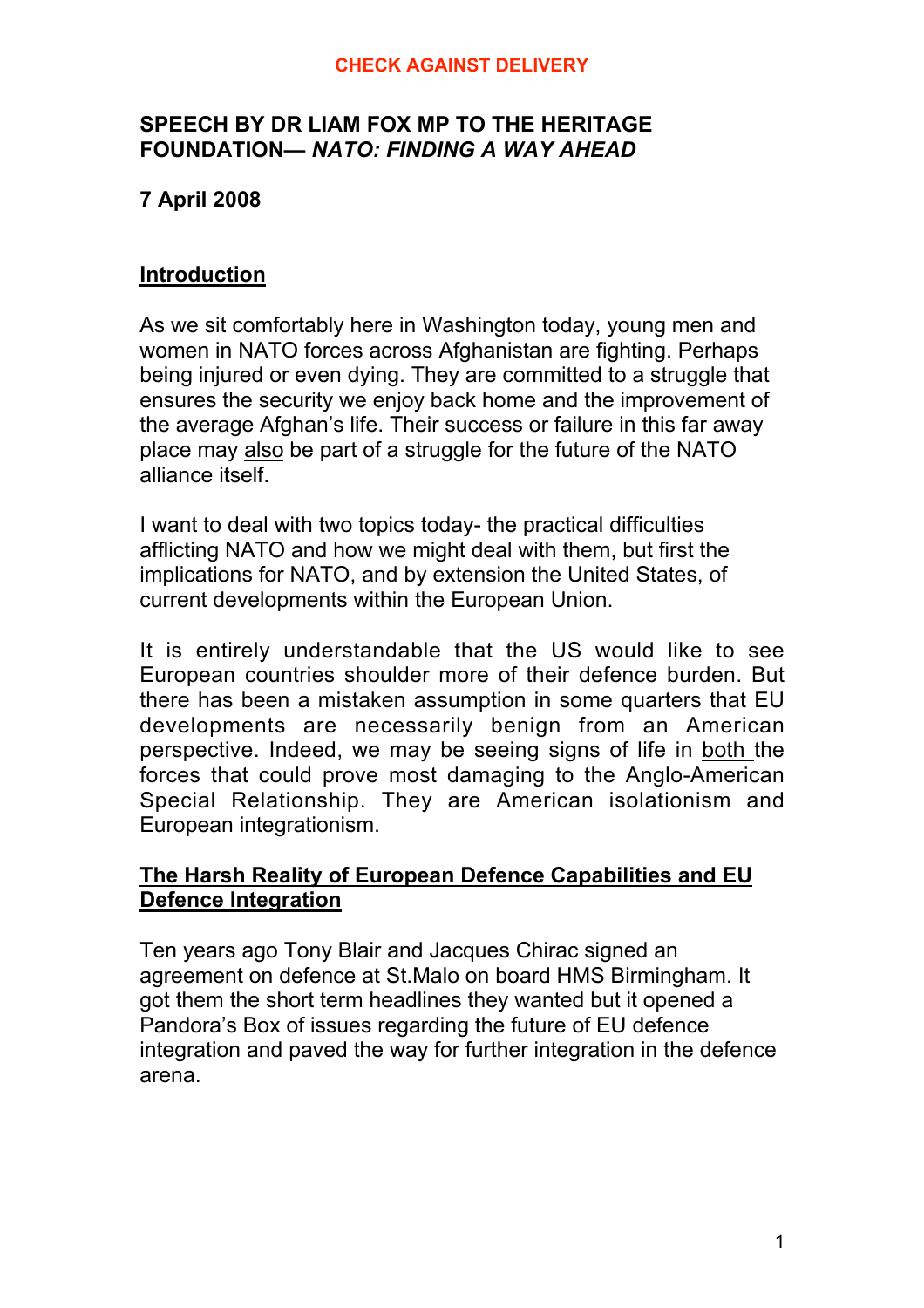The advancement of defence integration in the Lisbon Treaty is a result of the green light given to integrationists by Tony Blair and Jacques Chirac at St. Malo.

If one considers the amount of EU defence integration since St. Malo compared to prior to that point when the very mention of EU defence was a taboo, one can clearly see that there is justification for concern.

Many Eurocrats like to boast that, because Europe as integrated so deeply in most other sectors, defence has now become one of the top areas of EU integration.

**EU member states have slowly been constructing institutions to build an EU defence identity by duplicating NATO institutions – planning cells, an EU military staff and a European Defence Agency concerned with issues such as procurement. A European Security and Defence Identity became a European Security & Defence Policy – an arcane change in the nomenclature, you might think, but in the detail lay the mark of the EU integrationists turning away from NATO.**

**Those who say that duplication of military effort doesn't matter because of the current level of military overstretch are missing the point. To implement a flawed system because it doesn't immediately provide us with problems is building up trouble for the future. It is essential to deal with the contradictions now rather than hoping they will not come back to bite us later.**

Some like to advance the argument that more and deeper EU integration in the area of defence will automatically lead to increased capability.

This argument is simply false and misleading.

**None of the elements of integration have either expanded European military capabilities, led to increased military spending or given the EU more 'teeth' when it comes to executing policy decisions.**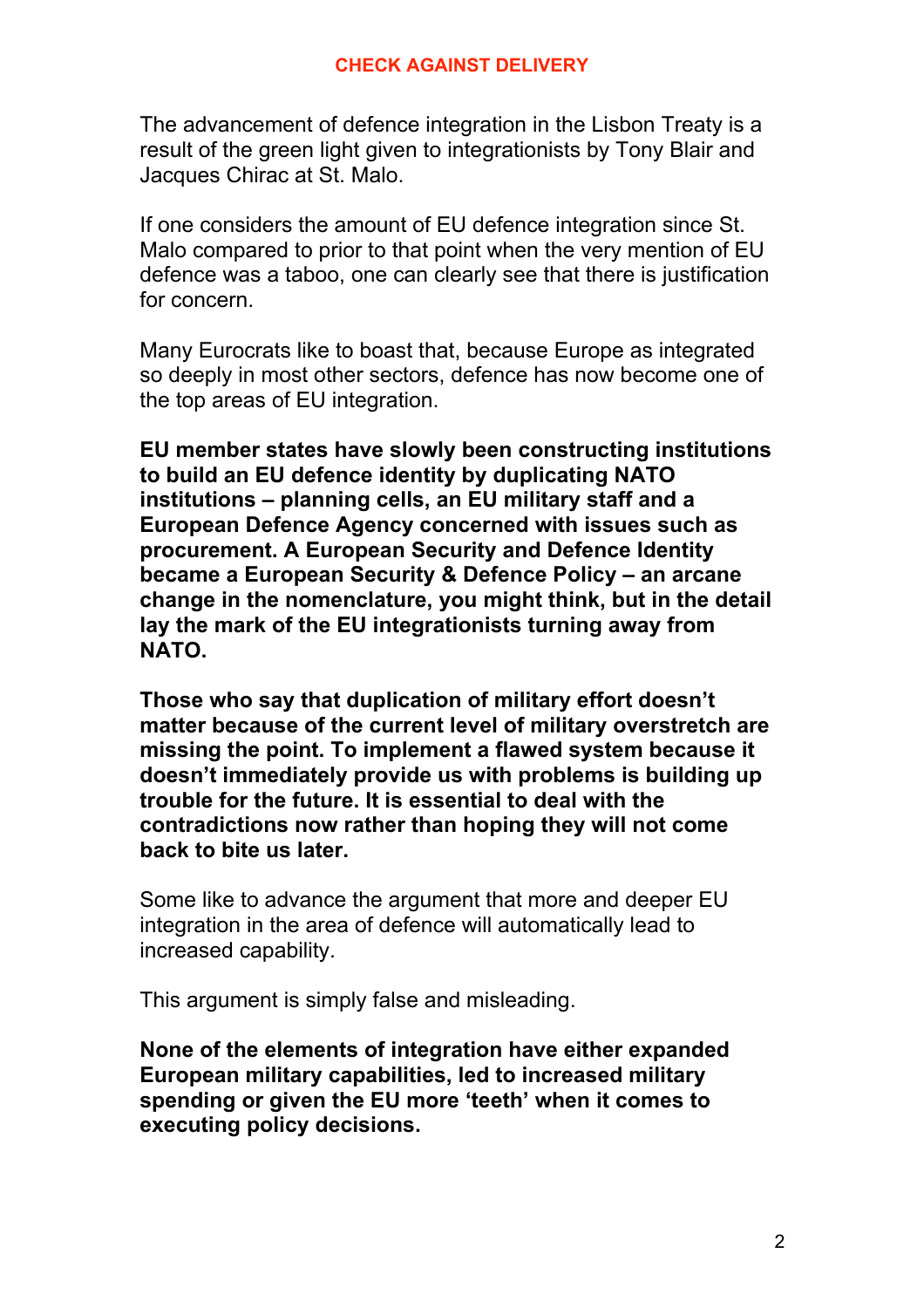Thirteen EU member states maintain militaries that are smaller than the Metropolitan Police.

Fifteen NATO members spend less than the suggested 2 per cent of GDP on defence. Britain's own defence spending is only 2.3 per cent of GDP—the lowest since the 1930's. Even with the large American and Turkish contribution NATO members collectively spend only 2.1 per cent of GDP on defence.

Using the year 1998, the year the St. Malo agreement was concluded, as a baseline, look what has happened to troop numbers across Europe.

Germany's Armed Forces have shrunk from 333,000 in 1998 to 247,000 in 2007.

France's Armed Forces have been reduced from 449,000 in 1998 to 354,000 in 2007.

And the same is true for the Italian Armed Forces. Its size has been reduced from 402,000 in 1998 to 298,000 in 2007.<sup>1</sup>

**Far from increasing military capability, European militaries decreased in size and military budgets have shrunk at a time when the global security situation has seen an increase demand for more UN and NATO peacekeeping or combat operations in many of the world's trouble spots.**

Now many people in Europe are calling for even more defence integration in the Lisbon Treaty.

Many believe that the Lisbon Treaty is reshaping our European defence and security policy by stealth away from NATO and towards the EU.

The controversy around the Lisbon Treaty should be viewed as a warning to the Americans, Canadians, and Atlanticists across Europe.

 $\frac{1}{1}$  $1$  Information taken from NATO Financial and Economic Data Relating to NATO Defence, 1998 and 2007.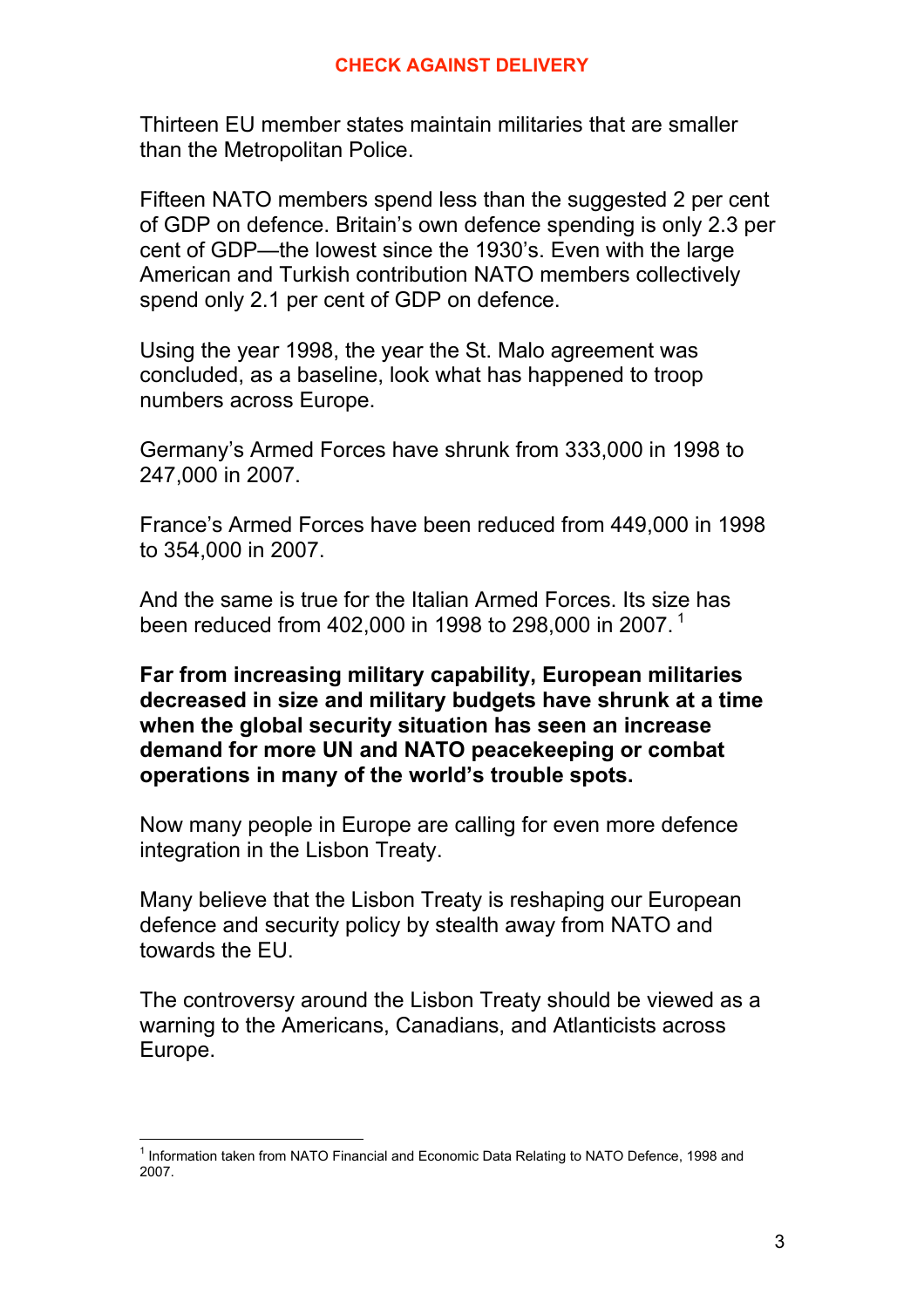There is little doubt that with all the election excitement in America, the credit crisis, immigration, and of course Iraq and Afghanistan, there is little interest or appetite in what is viewed by many Americans to be dull, confusing, and internal European matters.

As a result, the Lisbon Treaty doesn't even show up on the radar.

For those of you who are not that familiar the Lisbon Treaty—and to make a long story short— it is virtually the same document as the previous EU Constitutional Treaty that was rejected in referenda by voters in France and the Netherlands and subsequently killed.

European integrationist decided to resurrect the failed Constitutional Treaty by waiting a couple of years and then calling it the Lisbon Treaty. Many analysts have noted that around 90 per cent of the Constitutional Treaty can be found in the Lisbon Treaty.

The Chancellor of Germany, Angela Merkel, said about the Lisbon Treaty: "The substance of the Constitution is preserved. That is a fact."<sup>2</sup>

Even though all three major political parties in the United Kingdom promised a referendum on the Constitutional Treaty during the last general election, the Labour Government has now backed away and refused the referendum as promised.

I appreciate that many on this side of Atlantic—both in the United States and Canada, are thinking to themselves: *"so what? This sounds like a UK problem."*

In many ways you are right. **But there are aspects of the Lisbon Treaty that will have profound implications on transatlantic security as we know it today.**

**This treaty proposes giving the EU a defence capability that will duplicate many of the functions of NATO. Worse, it will potentially compete with, rather than complement, NATO.**

**Why does that matter?**

 $\overline{2}$ "Angela Merkel, German Chancellor", *The Daily Telegraph*, 29 June 2007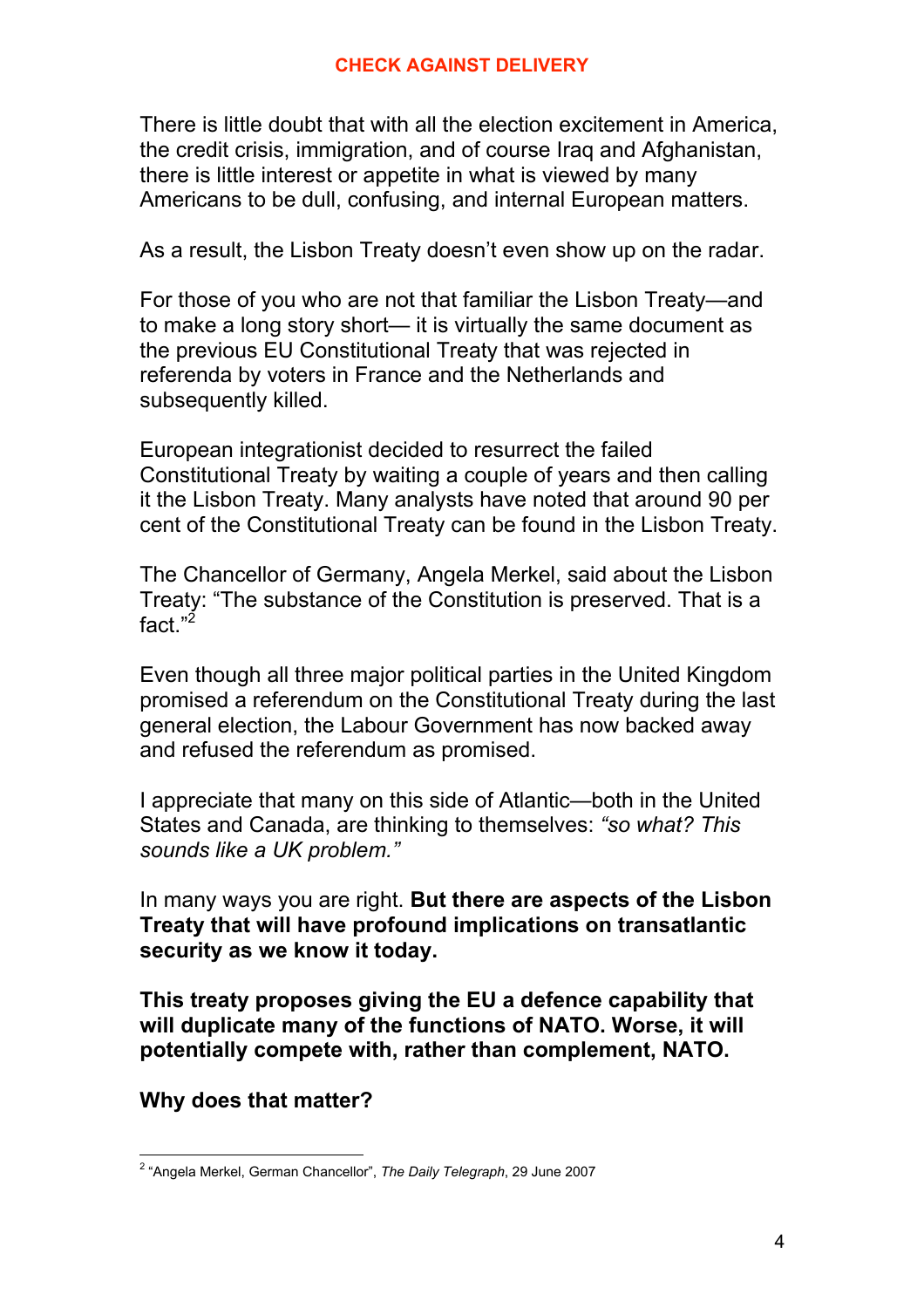**It matters because we believe that NATO, which has been the cornerstone of our defence for 60 years, should continue to have primacy.**

**I believe that the transatlantic bonds with the United States and Canada should not be weakened. It is the Americans and Canadians who are fighting alongside British troops on the front line in Afghanistan while—with a few honourable exceptions, most notably the Dutch—it is not the majority of our EU partners.**

So let me set out in more detail the aspects of the Lisbon Treaty I believe will undermine the NATO alliance and should be questioned by American and Canadian decision makers on this side of the Atlantic.

Under the Lisbon Treaty, there is duplication of NATO's Article V, with the solidarity clause. In other words, the UK will have to give a security guarantee to every other EU country. That will be the political justification for creating EU defence structures that were never meant to be a role for the EU. Under the Treaty there is no change to the duplication of NATO structures that already exist with the EU military staff, EU battlegroups, the ATHENA mechanism and certain aspects of the European Defence Agency.

There is no mention of NATO's right of first refusal for all military missions pertaining to European security.

There is no mention of NATO's primacy.

There is no change to the discriminatory attitude that the EU takes against non-European Union NATO member states, such as Norway and Turkey. That is especially true regarding the financing of EU military operations and Turkey's "administrative agreement" with the EDA, which has been continually blocked by Cyprus, who is not a member of NATO.

On more of a UK domestic level, but still worth mentioning here, there is also cause for concern regarding the democratic legitimacy of the EU under the Lisbon Treaty.

The newly created High Representative, better known as the EU's proto- foreign minister, will also serve as a vice-president in the EU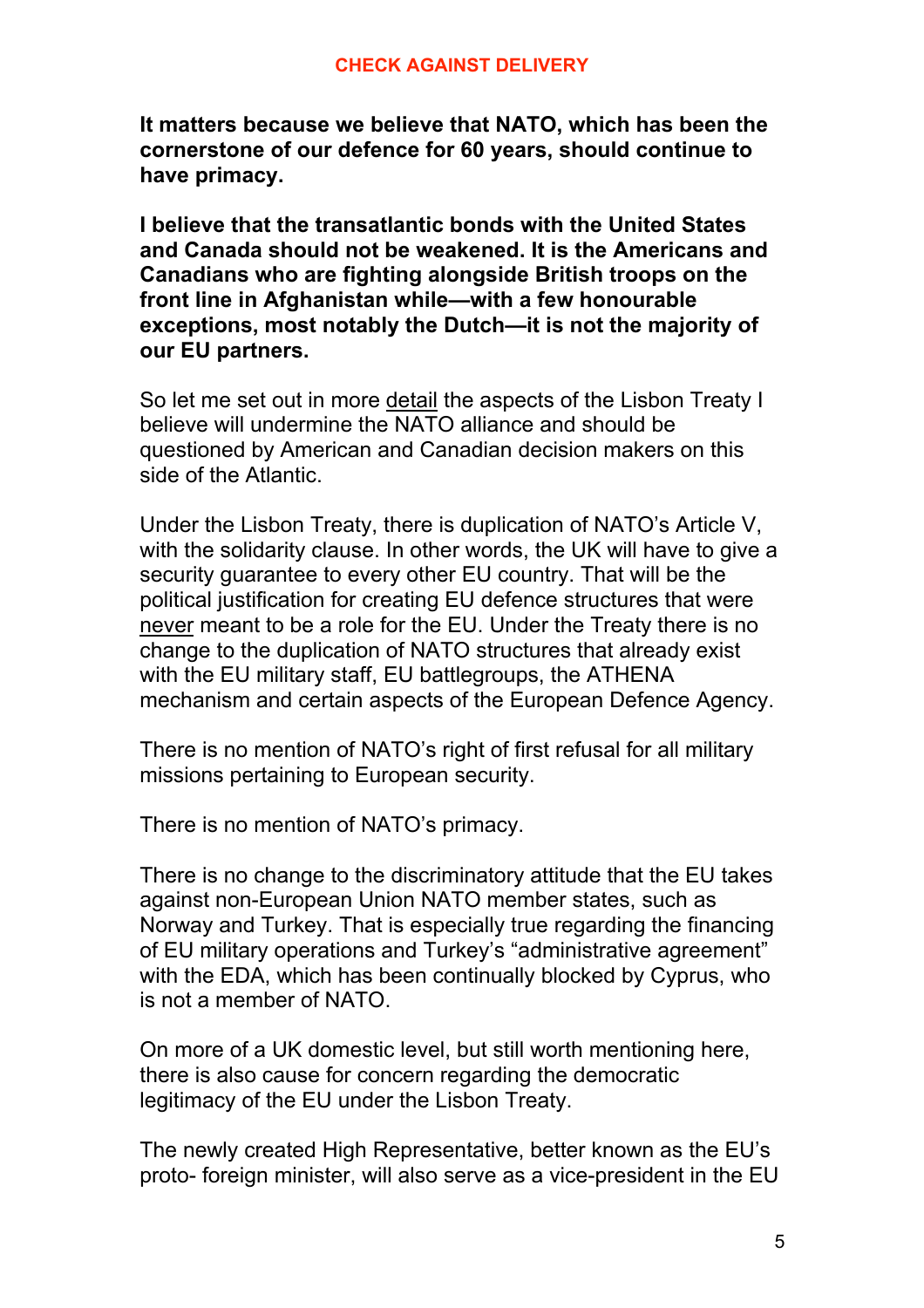#### **CHECK AGAINST DELIVERY**

Commission, the Head of the European Defence Agency, and have a right of initiative for proposing military operations.

This will bring supranationalism into EU defence planning for the first time. Foreign and defence policy in the EU will no longer be strictly intergovernmental.

Perhaps the least discussed part of the Lisbon Treaty which could have the most damaging affect on NATO is the so-called Permanent Structured Cooperation provision.

Permanent Structured Cooperation will allow EU members to 'optout' of any further defence integration and will create an 'innercore' of EU members interested in furthering military integration. Furthermore, decisions on membership into Permanent Structured Cooperation are decided by Qualified Majority Voting. Consequently, Britain will not have a national veto.

Permanent Structured Cooperation is defence integration by stealth and will be anathema to improving NATO's military capabilities. Permanent Structured Cooperation will discourage small EU members, of which 19 are also members of NATO, from increasing their military capabilities by further shifting the burden onto the larger EU members such as United Kingdom, France and Germany.

Worryingly, while French integration into NATO's Integrated Command Structure is to be welcomed, there are those whose ambitions have a different destination.

Pierre Lellouche, French UMP MP and long-time commentator of defence issues has made it clear that France will push the limits of Permanent Structured Cooperation to the maximum and create a six-nation hard core of EU members who want to further EU defence integration and a common procurement market for defence, and ultimately to establish an EU pillar in NATO. That is absolutely unacceptable.

A more Atlanticist France under President Sarkozy would be a positive step forward and more French troops in Afghanistan will be warmly welcomed. But if the price is the establishment of structures within the NATO structure we must ask ourselves questions about the potential cost.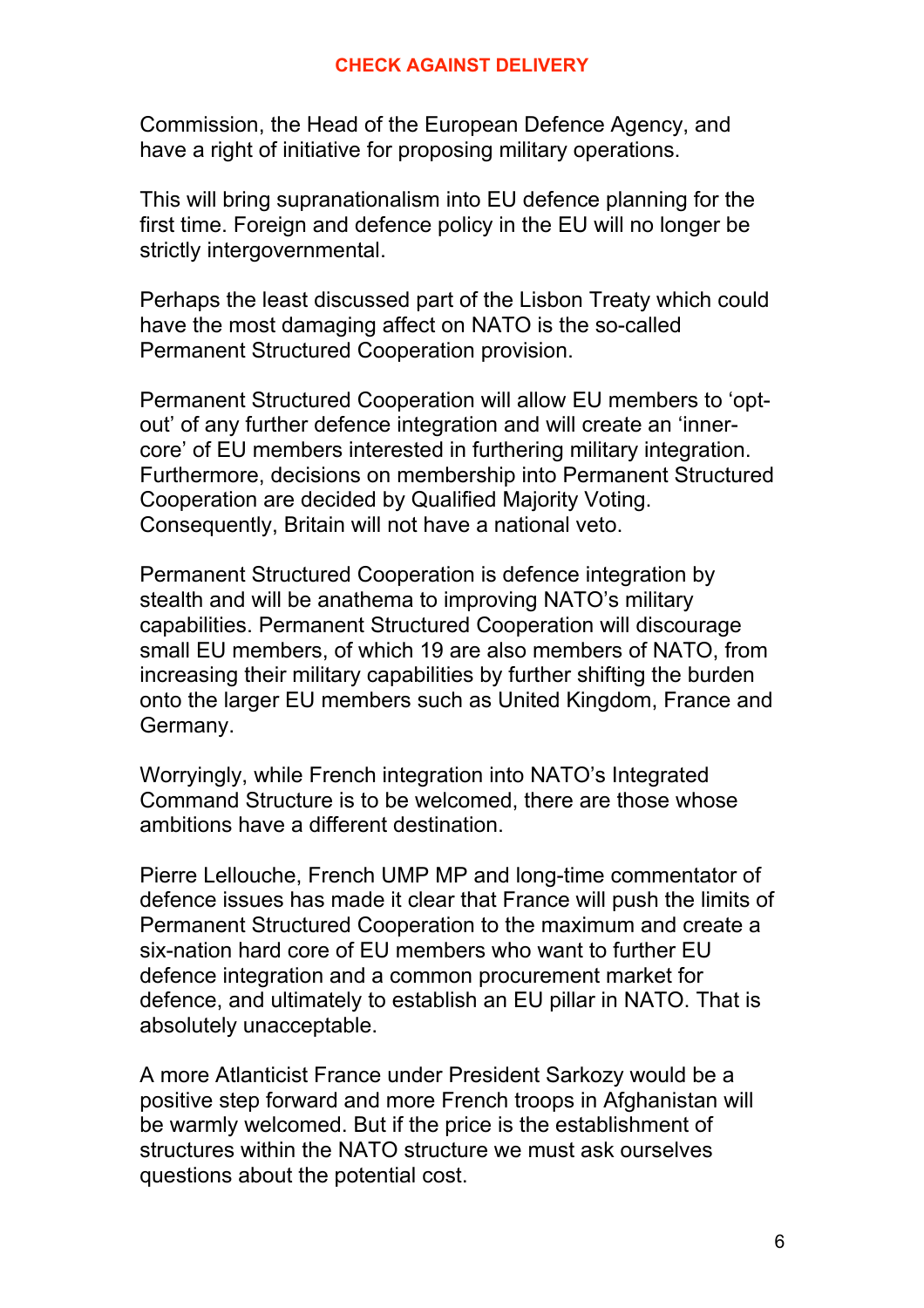### **A separate European pillar within NATO developed and based on Permanent Structured Cooperation is extraordinarily dangerous to the future integrity of NATO as we now understand it.**

## **Challenges for NATO.**

As it stands, NATO is encountering many problems, especially in Afghanistan. It is time that European countries get their priorities right and focus on improving their military capabilities for the right reasons—they are obliged to under NATO, not for the EU.

Since the close of the Cold War there has been a lot of talk and debate as to what NATO's new role is. NATO's involvement in the Balkans gave it new life in the late 1990's but its current role in Afghanistan since the U.S. led invasion there has been an awakening for many in the alliance.

Now we have a situation where NATO is challenged with a different type of warfare in a theatre of operations that is more than 3,200 miles (5,200 km) from its headquarters in Brussels.

 As my colleague and leader of the Conservative Party, David Cameron, said in a speech on NATO at Chatham House last week the mission NATO is currently conducting in Afghanistan would have been out of the realm of possibility 50 years ago. In fact, ten years ago no one would have guessed this would have happened.

Consequently, NATO's mission in Afghanistan has created further debate on NATO's role in European security and lately, of NATO's survival as a defence alliance. But why haven't these debates turned into actions?

To address some of the recent shortcomings of NATO we must get back to the basics.

**The first question is "what is NATO for?"**

**During the Cold War NATO's two primary roles—political and military— were easily defined and separable.**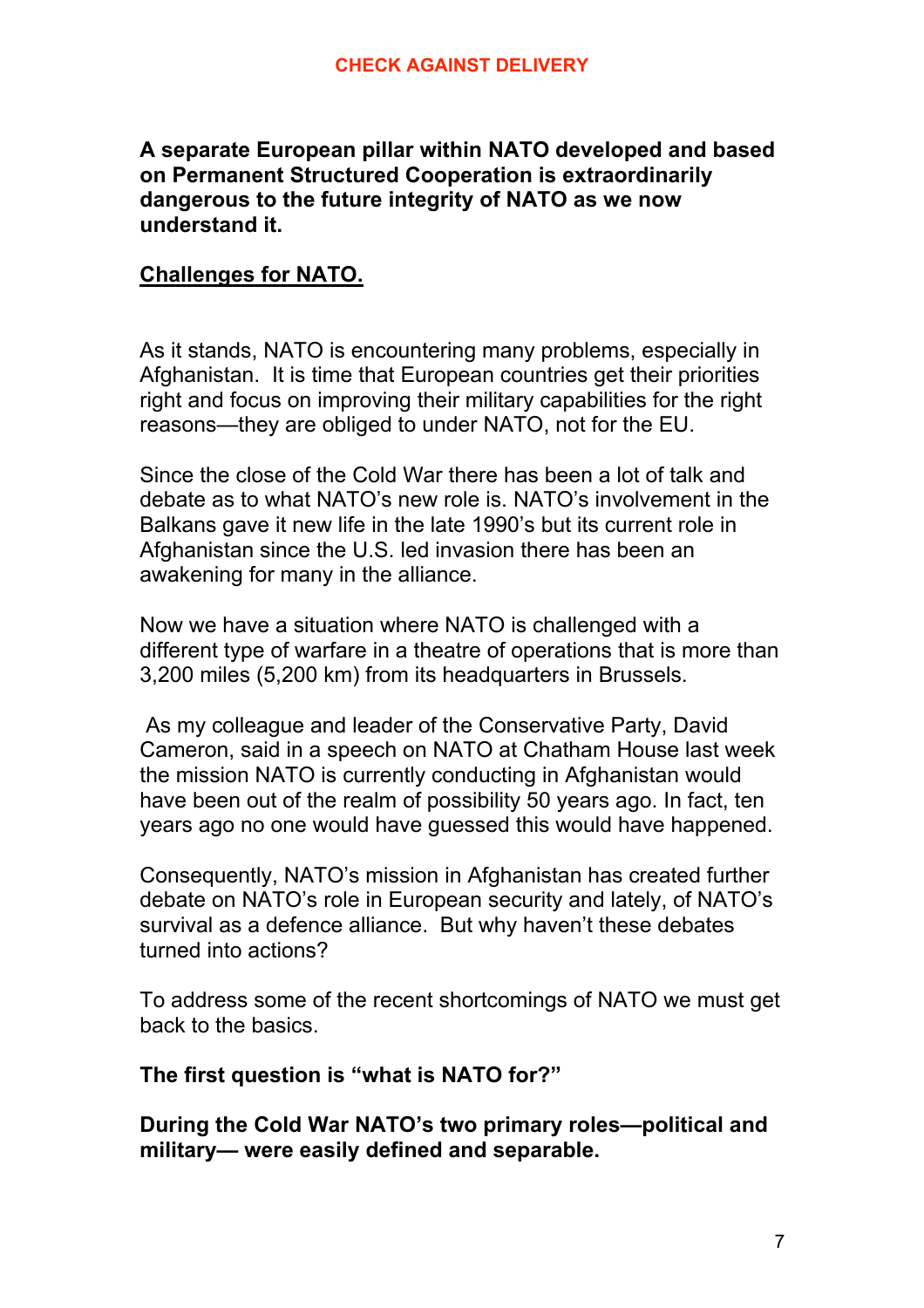**During the Cold War the military role of NATO was to provide continental defence against the Warsaw Pact and the spread of Communism.**

**There was a clear military objective: on order, defeat the Soviet Union on the battlefields of central Europe.**

**At the same time, NATO's political role provided Western democratic countries a platform on which they could stand and confront the USSR and communism in Europe.**

**Here the objective was also clear: prevent the spread of communism into Western Europe.**

**The luxury of the bi-polar world during the Cold War allowed us to make clear and distinct differences between these two roles. However, times have changed; the post Cold War world is a world where our economic and security interests are so interlinked into a larger global interdependent network that we have an unavoidable shared set of interests with a multitude of actors in all parts of the globe.**

**Consequently, we now have the unavoidable importation of strategic risk. It is under these terms that NATO's** *raison d'être* **is just as relevant now as it was during the Cold War.**

Leaders in NATO must demonstrate a degree of political clarity in resolving political issues that underline military operations in the face of determined threats.

However, this will not be enough. The agreement of political aims by the various members in NATO must be equally matched with military capability to follow through.

Leaders in NATO must work together to identify future threats that are in all our security interest. Strong arguments can be made that Article V needs to be expanded to cover new  $21<sup>st</sup>$  century threats such as energy security or cyber terrorism.

These threats are not going away, in fact they are proliferating and something will have to be done.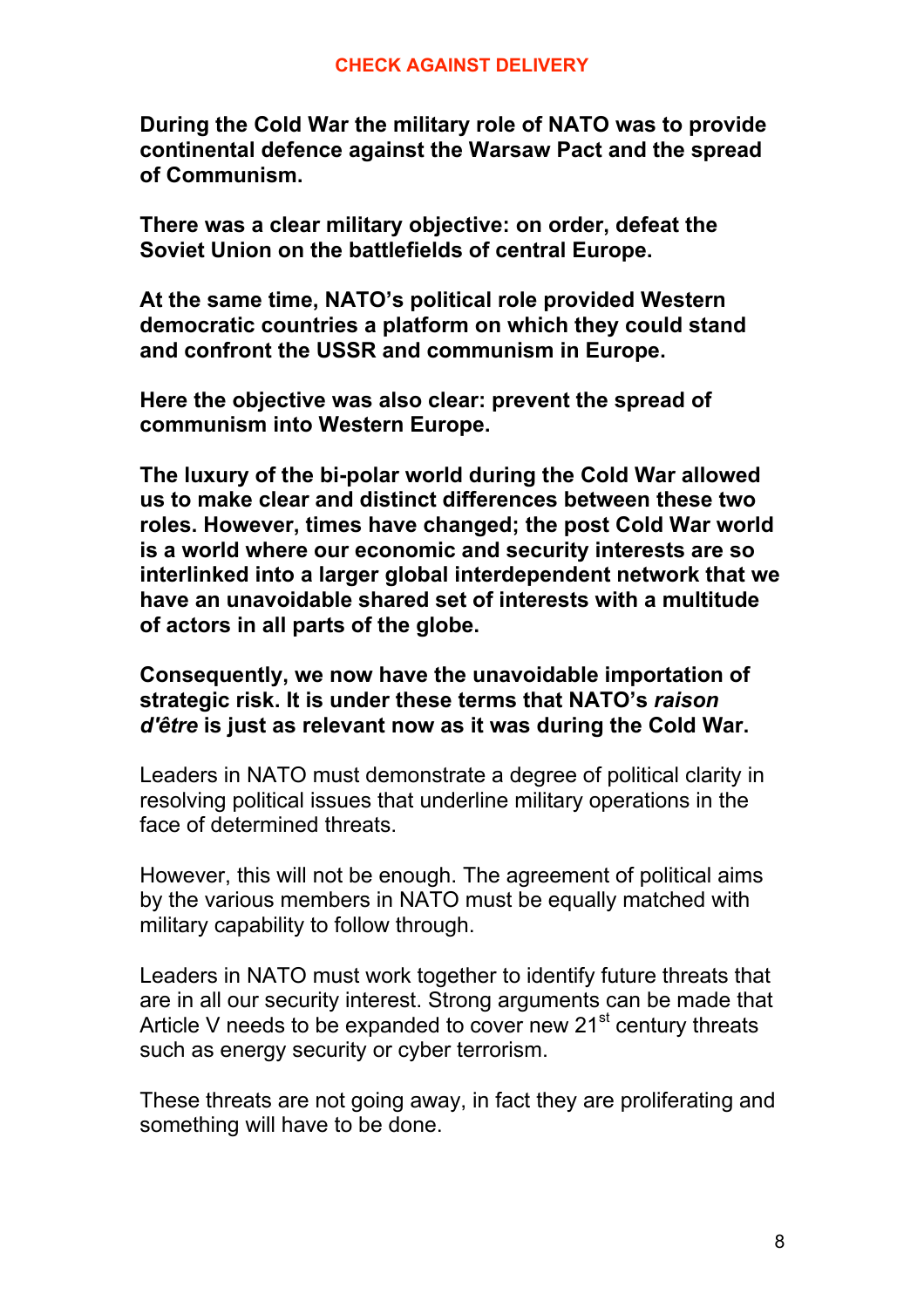**For NATO to work properly as a security alliance in the post Cold War world NATO members must have:**

**- the willingness to take equal risks with regards to supplying troops and equipment within the alliance in support of NATO led military operations and;**

**- the willingness to financially fund and sustain these operations until the mission is completed**.

Currently there are a certain members who are doing a disproportionate amount of the fighting, funding, and consequently, the dying.

This is simply not sustainable in the longer term.

**NATO members need to understand that membership brings implicit and explicit responsibilities to ensure that their militaries have the capability to fight and win on the modernday battlefield**.

One of the areas that I believe needs to be addressed is the "fighting/funding gap" we currently have in NATO. At the moment, those who do the fighting also do the funding.

**Put simply, the current mechanism of "costs lie where they fall" is not working and the alliance needs to look at ways to create a common fund for all NATO led military operations.**

**Last week, the leader of the Conservative Party, David Cameron, set out why we should set up a real operational fund for expeditionary missions with every member Nation being required to contribute.**

**It would allow some reimbursement for those carrying a disproportionate cost and offer potential funding to those who might deploy forces but face short term financial difficulties. Why should the few carry the many? Common security implies common commitment. It is quite wrong for everyone in the street to get the same insurance policy when only a few pay the premiums.**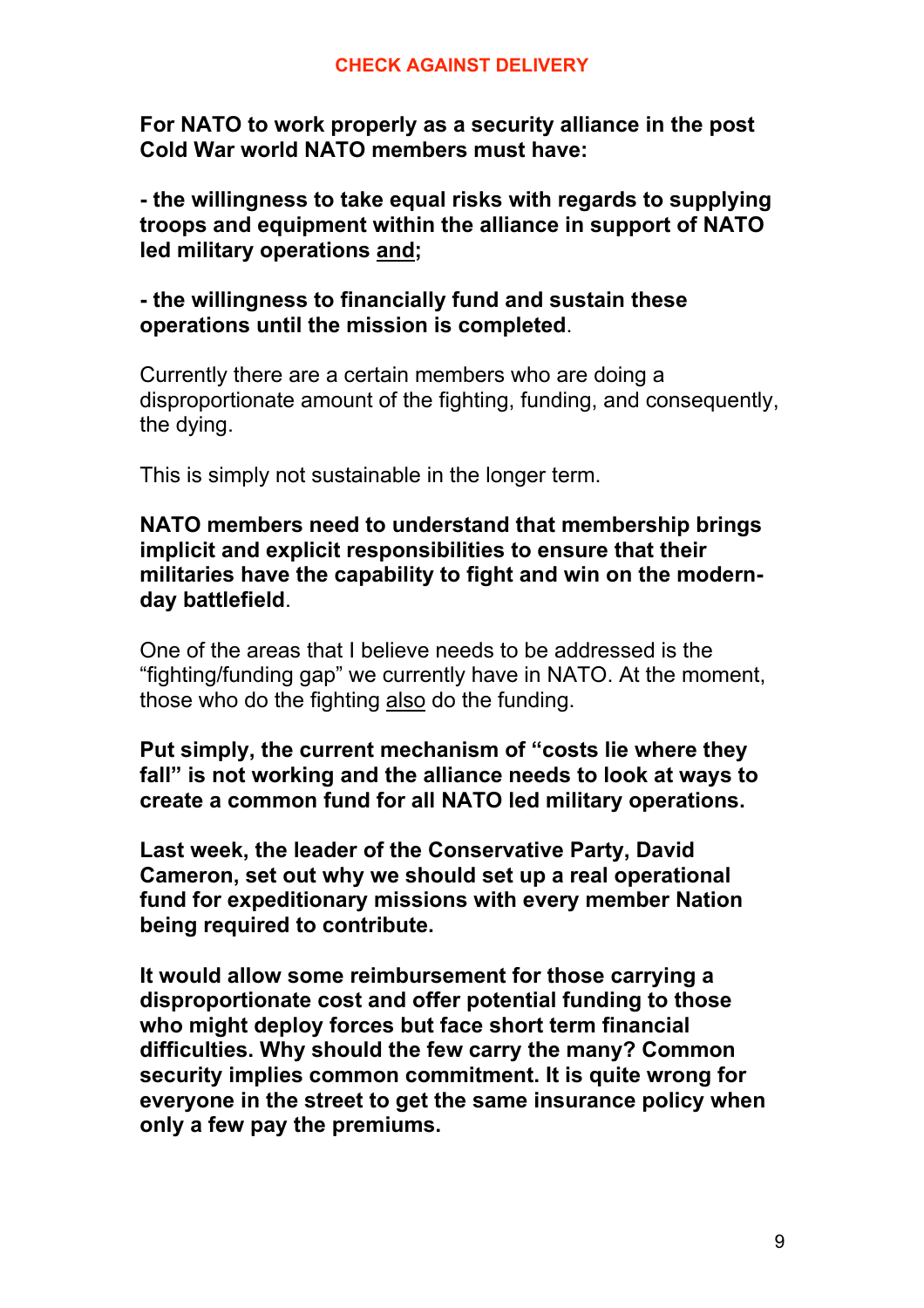Many member states are willing to fight but cannot fund the cost of deploying and supporting combat troops in long distance theatres of operation like Afghanistan.

On a recent trip to Ankara I found strong support for the creation of a common fund in order to pay for NATO military operations.

During a meeting with the Turkish Defence Minister I was told of how Turkey offered to provide helicopters for ISAF if someone else would pay the \$2.5 million to transport them into theatre, but no one was willing to pay. Finally, months later, Luxembourg paid. Furthermore, the Turkish Defence Minister said that there was "no doubt" Turkey could help out much more in Afghanistan if given help on funding-and this, one of our most valued NATO allies.

This problem will not go away and the more NATO takes robust military operations in out of area theatres like Afghanistan the question of funding will create cleavages in the alliance.

The formula by which the common funding will occur should be based on a fair and frank assessment on the ability for each member states to pay and the ability of each member state to fight.

This should have been addressed at Bucharest but it wasn't.

## **Conclusion**

What policy-makers on both sides of the Atlantic have to understand is that the NATO alliance is based on a give-take relationship.

Europeans and North Americans may have competing security needs and visions of NATO's role in the 21<sup>st</sup> century but this shouldn't be the beginning of the end for the alliance.

**As a result of recent Russian nationalism, many in Europe view NATO's main role as still providing continental security. To them, what NATO's mission should be has changed little since the Cold War.**

**Conversely, on this side of the Atlantic, especially in the United States, NATO is now viewed as an alliance for**